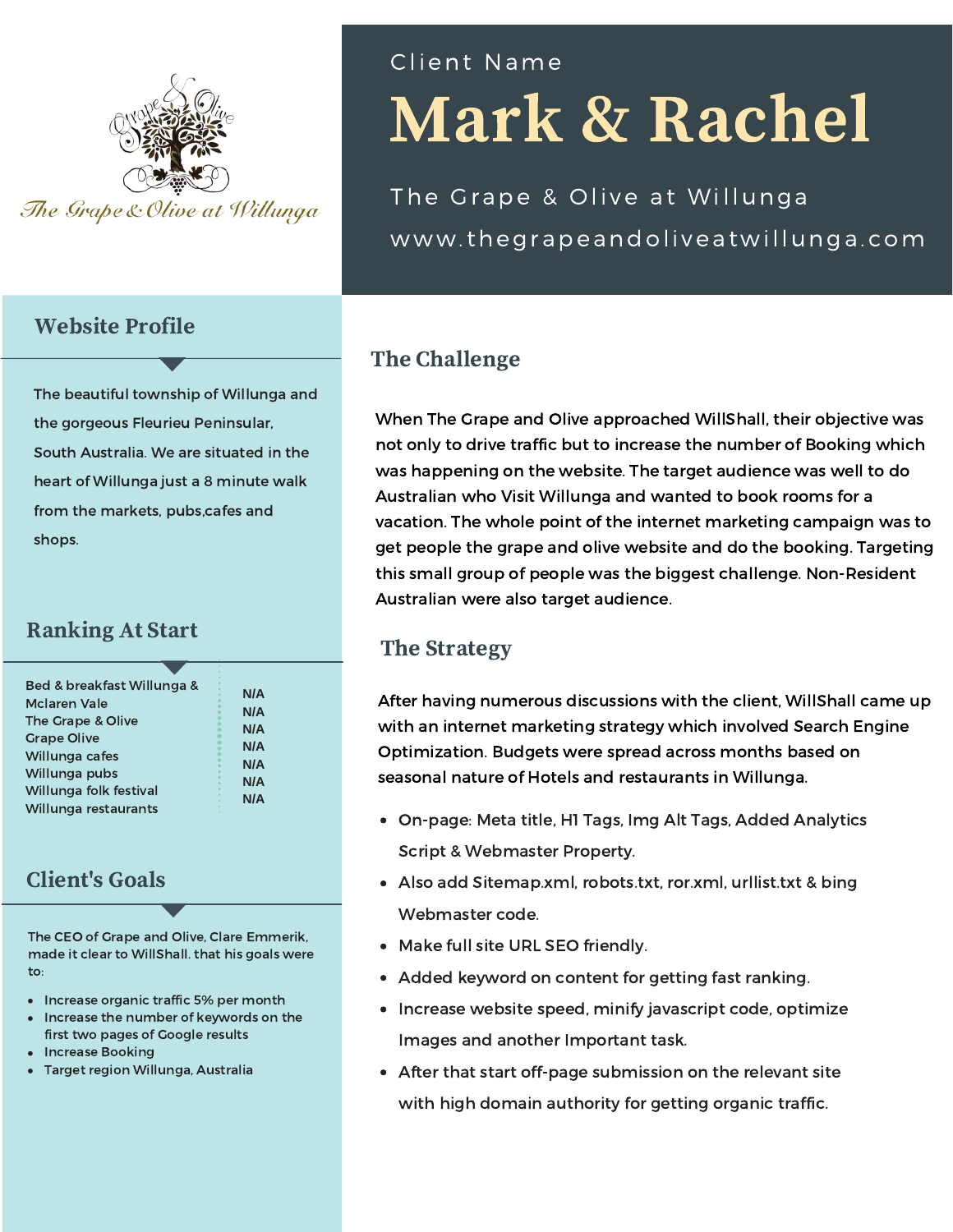# Analytic Report

At Start



After 4 Months

Jan 1, 2017 - May 15, 2017 -**Audience Overview** Email Export = Add to Dashboard Shortcut This report is based on 100% of sessions. Learn more Greater precision  $\leftarrow \leftarrow$ **All Users** + Add Segment 100.00% Sessions Overview Sessions  $\overline{\phantom{a}}$  VS. Select a metric Hourly Day Week Month **CARGO** 30  $\Lambda$ Friday, March 24, 2017 ne A February 2017 March 2017 **April 2017** May 2017 New Visitor **Neturning Visitor** Users Pages / Session Sessions Pageviews 863 643 2,241 2.60 Mursunt Medaghadra Musul whenever Marinana whenhad Avg. Session Duration **Bounce Rate** % New Sessions 00:02:50 73.00% 56.43% wwww4444444444444 mmmmmmmmmmmmm which in marked think in